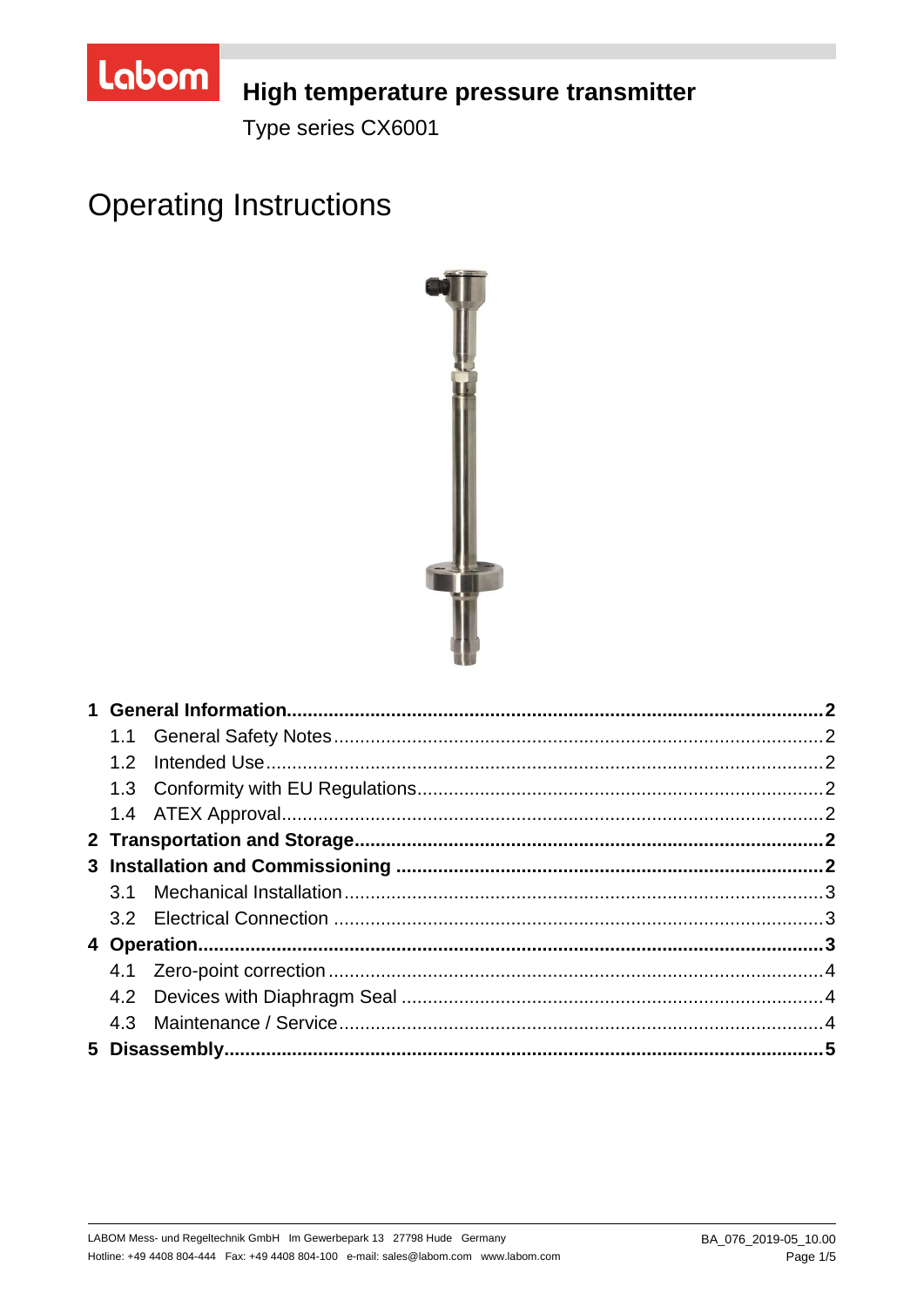## **1 General Information**

This document contains necessary information for the proper installation and use of this device. In addition to this instruction, be sure to observe all statutory requirements, applicable standards, the additional technical specifications on the accompanying data sheet (see www.labom.com) as well as the specifications indicated on the type plate.

#### **1.1 General Safety Notes**

The installation, set up, service or disassembly of this device must only be done by trained, qualified personnel using suitable equipment and authorized to do so.

## **Warning**

Media can escape if unsuitable devices are used or if the installation is not correct.

Danger of severe injury or damage

 $\triangleright$  Ensure that the device is suitable for the process and undamaged.

#### **1.2 Intended Use**

The device is intended to measure pressure of gases, vapors and liquids as specified in the data sheet.

#### **1.3 Conformity with EU Regulations**

The CE-marking on the device certifies its compliance with the applicable EU Directives for placing products on the market within the European Union.

You find the complete EU Declaration of Conformity (document no. KE\_022) at www.labom.com.

#### **1.4 ATEX Approval**

Devices of the type CX6001 are certified for use in explosive environments.

If you purchased a device with ATEX approval, please refer to the accompanying document XA 006 for ATEX-relevant information.

#### **2 Transportation and Storage**

Store and transport the device only under clean and dry conditions preferably in the original packaging. Avoid exposure to shocks and excessive vibrations.

Permissible storage temperature: -20...80 °C

#### **3 Installation and Commissioning**

Ensure that the device is suitable for the intended application with respect to pressure range, overpressure limit, media compatibility, temperature range and process connection.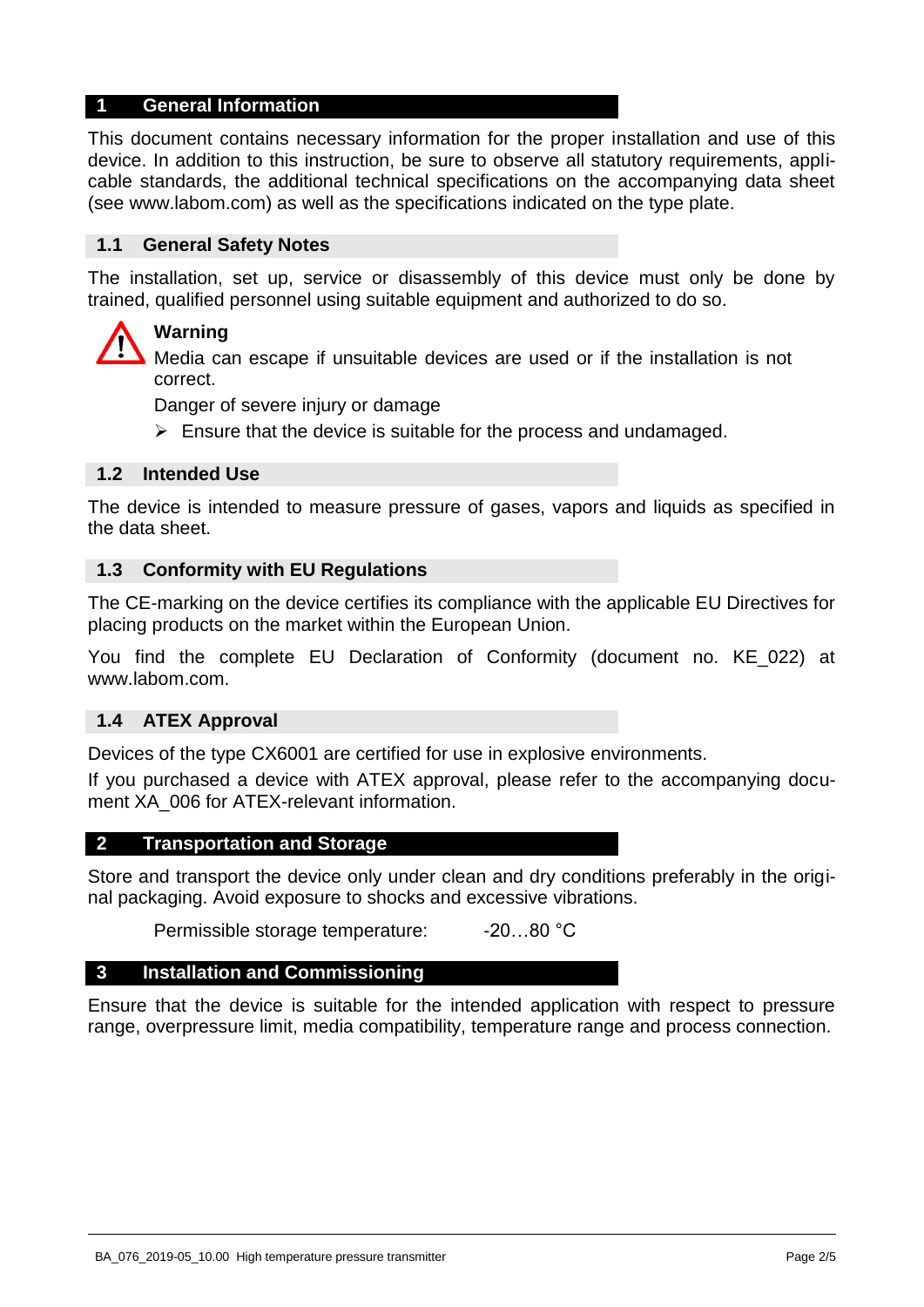## **3.1 Mechanical Installation**

Before starting operation, check the process connection carefully for leaks under pressure.

You can use the device in any mounting position. Normally the transmitter is adjusted for a vertical mounting position. A different mounting position in combination with a small nominal range might cause a zero point offset. In this case a zero point adjustment might be necessary.

Use gaskets, if required, that are suitable for the process connection and resistant to the media.

Use new gaskets for each installation. We recommend the use of aluminium gaskets (A 27 x 32 as per DIN 7603), which you can order directly from us as an accessory.

Fit the pressure transmitter using four flange screws, as shown on the drilling diagram, and tighten them gradually crosswise. Max. tightening torque: 60 Nm (slightly oiled).

During installation of the device, attention has to be paid to the diaphragms not being damaged by the medium being measured. This is particularly important in the case of coagulating media that can have deforming influence on the diaphragms when they get cold.

Do not insulate the temperature coupler (tubular shank under the transmitter), as this would reduce its decoupling effect.



*Figure 1: Drilling diagram* 

## **3.2 Electrical Connection**

Complete the mechanical installation before you connect the device electrically. Set up all electrical connections while the voltage supply is switched off.



*Figure 2: Electrical connection* 

## **4 Operation**

During operation, take care that the device remains within its intended pressure and temperature ranges. No other monitoring is necessary.

| Permissible media temperature:   | $10350$ °C        |
|----------------------------------|-------------------|
| Permissible ambient temperature: | 1070 $^{\circ}$ C |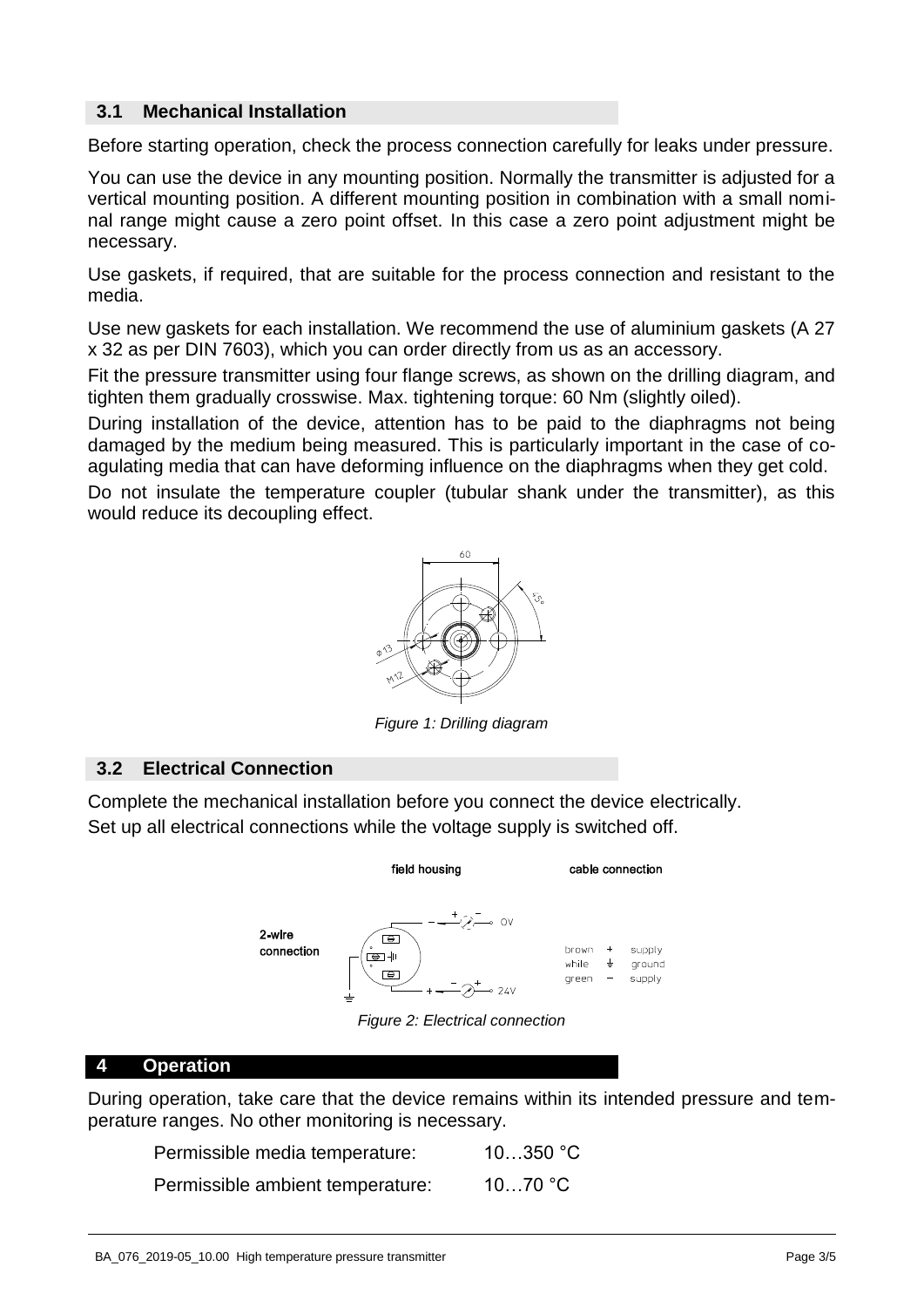#### **4.1 Zero-point correction**

In the case of the field housing version, the potentiometers are encapsulated and can be accessed through the clamping plate. In the case of plug versions and the cableconnection version unscrew the union nut and remove the plug insert by carefully lifting it out. The internally-fitted zero and span potentiometers can be accessed from above through the potting. Trim them using a screwdriver (1.5 x 40) (10 turns =  $\pm$  5 % of measuring range). Span adjustment requires a precise reference pressure.



## **4.2 Devices with Diaphragm Seal**

Remove the protective cap or protective wrapping from the diaphragm only just before installation to prevent contamination or damage.

The diaphragm must not be touched. Do not place the device on its diaphragm. Even small scratches or deformations may negatively influence the zero point or other characteristics of the device.

Pressure transmitter and diaphragm seal are a closed system that must not be separated.

You can find further information about diaphragm seals in the document TA\_031 on www.labom.com.

#### **4.3 Maintenance / Service**

When properly installed in accordance with applicable specifications, this device is maintenance-free. However, we recommend an annual recalibration of the device.

In the event of any damage or defect the customer cannot replace or repair any components or assemblies.